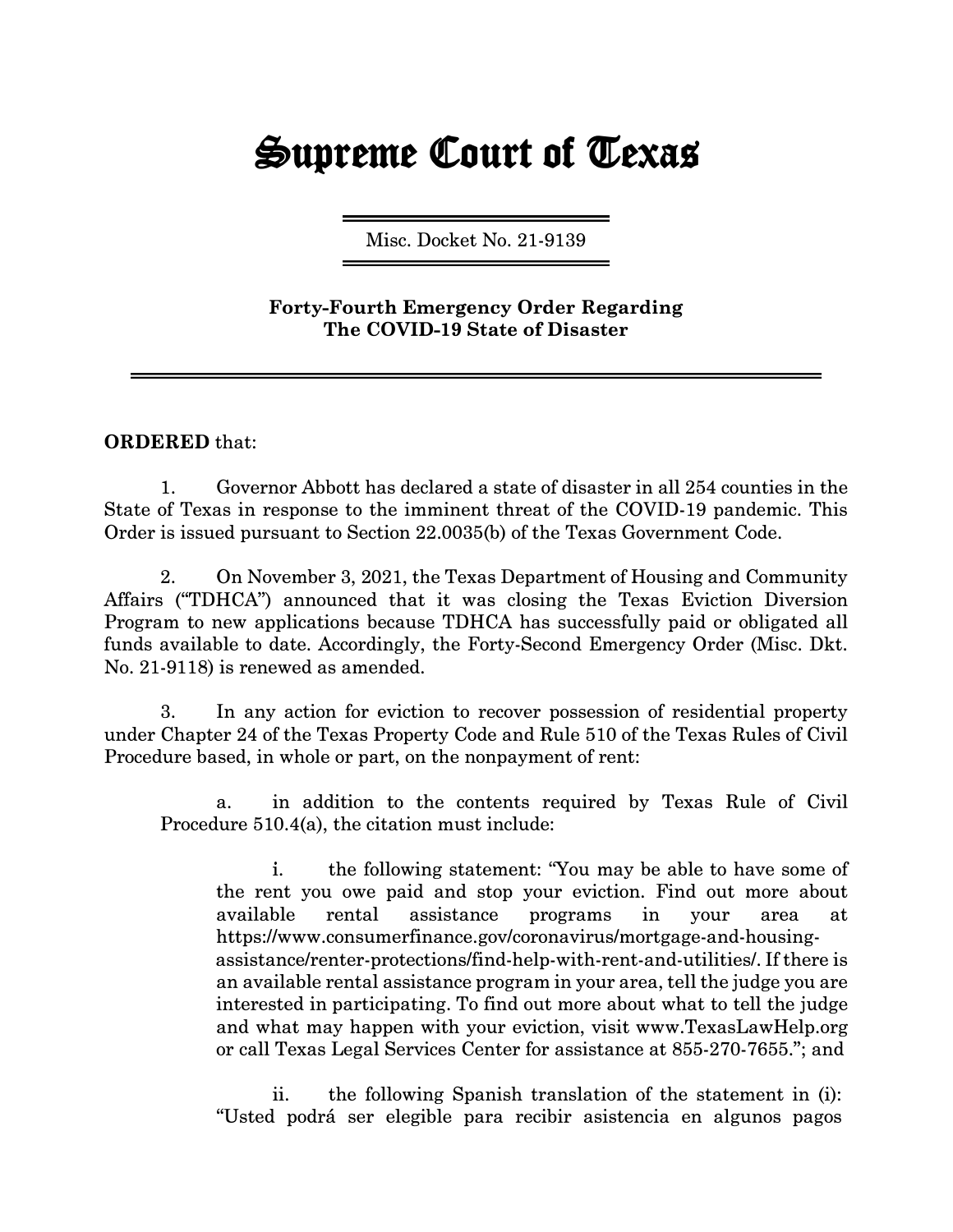vencidos de su alquiler y detener su desalojo. Visite el siguiente enlace para mayor informaci6n sobre los programas de asistencia para pagos de alquiler disponibles en su localidad https://www .consumerfinance.gov/coronavirus/mortgage-and-housingassistance/renter-protections/find-help-with-rent-and-utilities/. Si hay programas disponibles en su localidad, informe usted al juez que desea participar en alguno de ellos. Puede visitar el siguiente enlace www.TexasLawHelp.org para mayor información sobre qué decir ante el juez y qué puede ocurrir en un proceso de desalojo, o puede llamar al Centro de Servicios Legales de Texas (en inglés, Texas Legal Services Center) al teléfono 855-270-7655."; and

b. at the trial required by Texas Rules of Civil Procedure 510.6 and 510.7 or 510.l0(c), the judge:

i. must allow, if available, representatives from legal aid organizations or volunteer legal services to be present-in person or remotely-to provide information, advice, intake, referral, or other assistance for eligible litigants;

ii. must confirm whether or not the plaintiff-landlord has any pending applications for rental assistance, including applications for rental assistance through the Texas Eviction Diversion Program, or has provided any information or documentation directly to a rental assistance provider for the purpose of receiving rental assistance;

iii. should, if rental assistance is available:

(A) discuss the available rental assistance programs and the procedures in this Order with the plaintiff-landlord and defendant-tenant;

(B) ask each plaintiff-landlord and defendant-tenant individually whether they are interested in participating in an available rental assistance program; and

iv. if the plaintiff-landlord has a pending application for rental assistance or the plaintiff-landlord and defendant-tenant both express an interest in participating in an available rental assistance program:

(A) immediately abate the eviction action for 60 days;

(B) immediately make all court records, files, and information—including information stored by electronic means—

Misc. Docket No. 21-9139 Page 2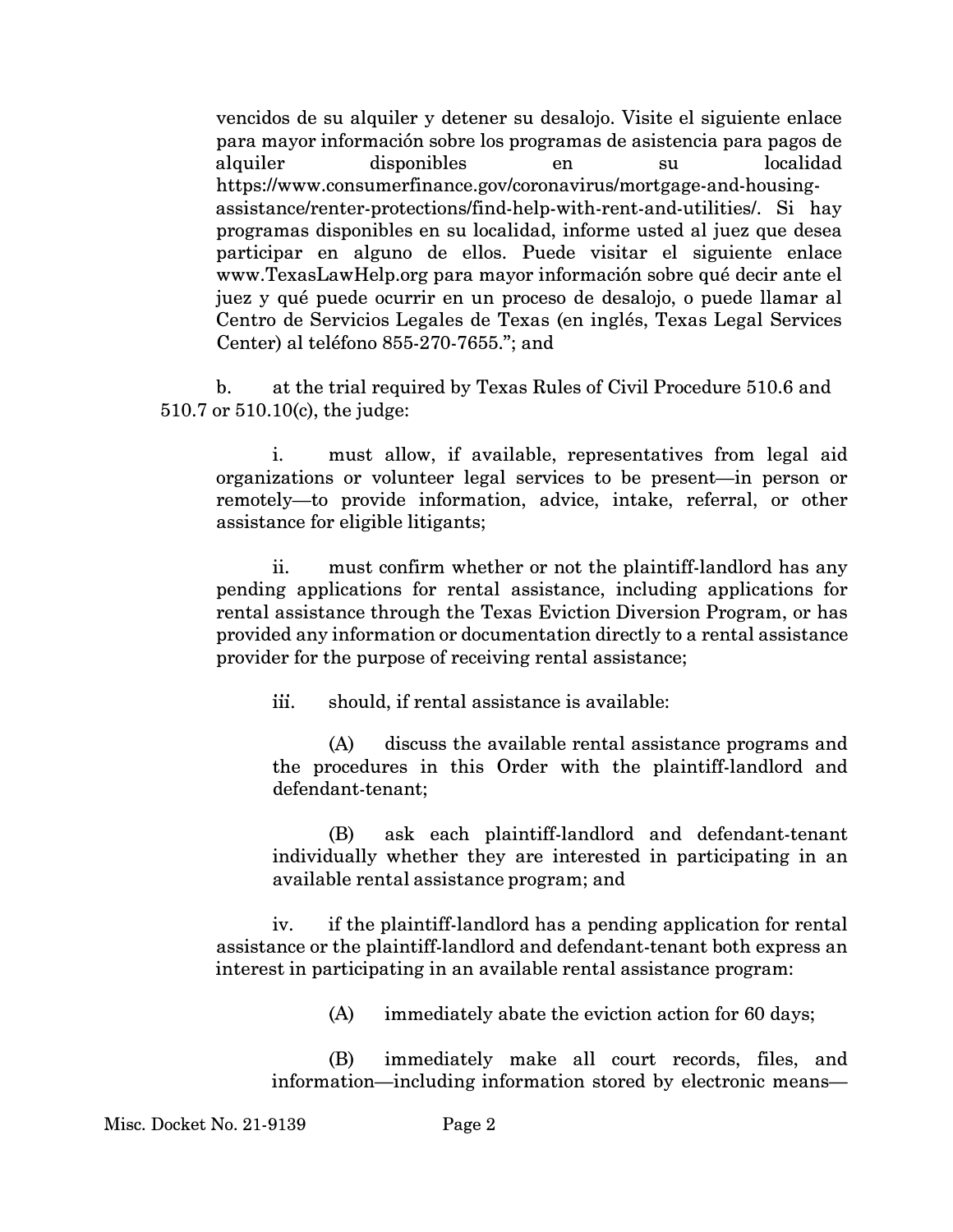relating to the eviction action confidential to prohibit disclosure to the public; and

(C) inform the parties of the extension, reinstatement, and dismissal procedures outlined in Paragraphs 4, 5, and 6 of this Order; and

c. at the trial required by Texas Rule of Civil Procedure 510.l0(c), if the plaintiff-landlord has a pending application for rental assistance, the plaintiff-landlord has provided any information or documentation directly to a rental assistance provider for the purpose of receiving rental assistance, or the plaintiff-landlord and defendant-tenant both express an interest in participating in an available rental assistance program, the judge must also immediately instruct the justice court to make all court records, files, and information including information stored by electronic means—relating to the eviction action confidential to prohibit disclosure to the public.

4. The judge may extend the 60-day abatement period under Paragraph 3(b)(iv) upon the plaintiff-landlord's request. Each extension must not exceed 60 days.

5. To reinstate an eviction action abated under Paragraph 3(b)(iv), the plaintiff-landlord must file a motion to reinstate with the court within the abatement period and serve a copy of the motion on the defendant-tenant. The motion must show that the application for rental assistance, including an application to participate in the Texas Eviction Diversion Program, has been denied, canceled, or withdrawn. Upon the filing and service of the motion, the judge must sign and serve—in a method provided by Texas Rule of Civil Procedure 510.4-a written order that:

a. reinstates the eviction action;

b. sets the eviction action for trial as soon as practicable, but no later than 21 days after the date the order is signed;

c. states the procedures for the action to proceed; and

d. makes all court records, files, and information-including information stored by electronic means—relating to the eviction action nonconfidential to allow disclosure to the public.

6. If the plaintiff-landlord does not file and serve a motion to reinstate an action abated under Paragraph 3(b)(iv) within the abatement period, the judge must dismiss the action, including any claims that do not involve the nonpayment of rent, with prejudice. The judge must dismiss the action the day after the abatement period expires, without requiring either party to file a motion or make a request. All court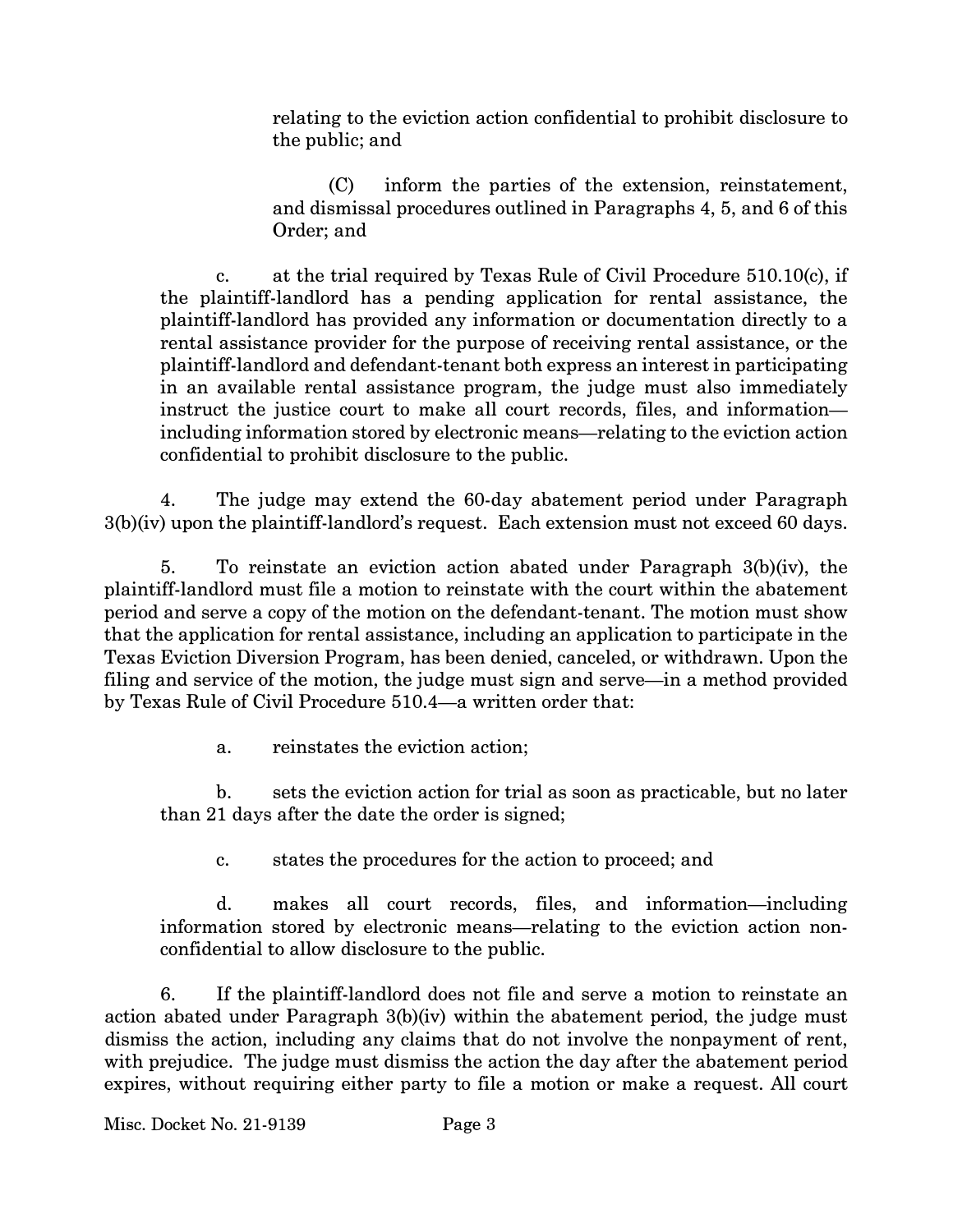records, files, and information—including information stored by electronic means relating to the dismissed eviction action must remain confidential.

7. Paragraph 6 does not prohibit the plaintiff-landlord from filing an action for eviction based on future events or acts that are an independent basis for eviction.

8. Even if the plaintiff-landlord and defendant-tenant do not express an interest in participating in an available rental assistance program at trial under Paragraph 3(b), they may later inform the judge of their interest in participating in an available rental assistance program or their actual participation in a rental assistance program, including the Texas Eviction Diversion Program, and, so long as a writ of possession has not issued, the judge must:

a. set aside any judgment;

b. immediately make all court records, files, and informationincluding information stored by electronic means—relating to the eviction action confidential to prohibit disclosure to the public; and

c. sign a written order stating the procedures that apply for reinstating the judgment or dismissing the eviction action.

9. The procedures for reinstating the judgment under Paragraph 8(c) must include making all court records, files, and information—including information stored by electronic means-relating to the eviction action non-confidential to allow disclosure to the public.

10. This Order is effective immediately and expires January 1, 2022, unless extended by the Chief Justice of the Supreme Court.

11. The Clerk of the Supreme Court is directed to:

a. post a copy of this Order on www.txcourts.gov;

b. file a copy of this Order with the Secretary of State; and

c. send a copy of this Order to the Governor, the Attorney General, and each member of the Legislature.

12. The State Bar of Texas is directed to take all reasonable steps to notify members of the Texas bar of this Order.

Dated: November 10, 2021.